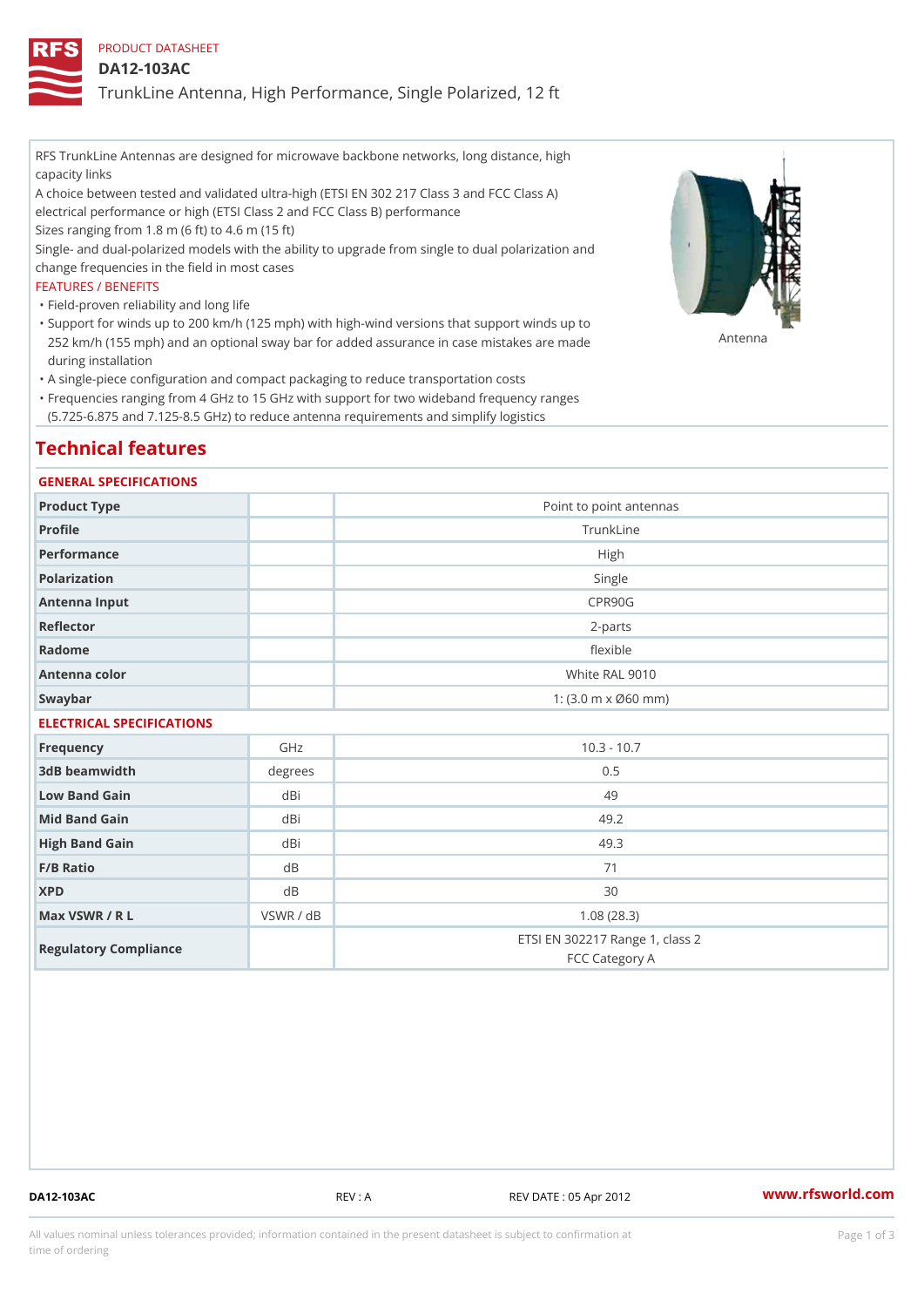## PRODUCT DATASHEET

DA12-103AC

TrunkLine Antenna, High Performance, Single Polarized, 12 ft

| Diameter<br>12(3.7)<br>ft $(m)$<br>Elevation Adjustment<br>degree:<br>± 5                       |  |  |  |
|-------------------------------------------------------------------------------------------------|--|--|--|
|                                                                                                 |  |  |  |
|                                                                                                 |  |  |  |
| Azimuth Adjustment<br>degrees<br>± 5                                                            |  |  |  |
| Polarization Adjustment<br>degrees<br>± 5                                                       |  |  |  |
| Mounting Pipe Diameter<br>$mm$ (in)<br>114(4.5)<br>minimum                                      |  |  |  |
| Mounting Pipe Diameter<br>$mm$ (in)<br>114(4.5)<br>maximum                                      |  |  |  |
| Approximate Weight<br>kg (lb)<br>420 (924)                                                      |  |  |  |
| Survival Windspeed<br>200(125)<br>$km/h$ (mph)                                                  |  |  |  |
| Operational Windspeed<br>$km/h$ (mph)<br>190 (118)                                              |  |  |  |
| <b>STRUCTURE</b>                                                                                |  |  |  |
| Radome Material<br>PVC coated fabric                                                            |  |  |  |
| FURTHER ACCESSORIES                                                                             |  |  |  |
| optional Swaybar<br>1: SMA-SK-60-3000A (3.0 m x Ø60 mm)                                         |  |  |  |
| SMA-WK-12: Wind Kit<br>Further Accessories<br>SMA-SKO-UNIVERSAL-L : Universal sway bar fixation |  |  |  |
| <b>MOUNTOUTLINE</b>                                                                             |  |  |  |
| m <sub>m</sub><br>$Dimension_A$<br>3800 (150)<br>(in)                                           |  |  |  |
| m m<br>Dimension_B<br>1880()<br>(in)                                                            |  |  |  |
| m <sub>m</sub><br>$Dimension_C$<br>670 (26.5)<br>(in)                                           |  |  |  |
| $Dim_D - D -$<br>m m<br>190(7.5)<br>$114$ m m (4.5 _ ir ) $\mathbb{R}$ imple                    |  |  |  |

Dimension\_E

Dimension\_F

mm (in)

m<sub>m</sub> (in)

370 (14.57)

1580 (62.5)

DA12-103AC REV : A REV DATE : 05 Apr 2012 [www.](https://www.rfsworld.com)rfsworld.com